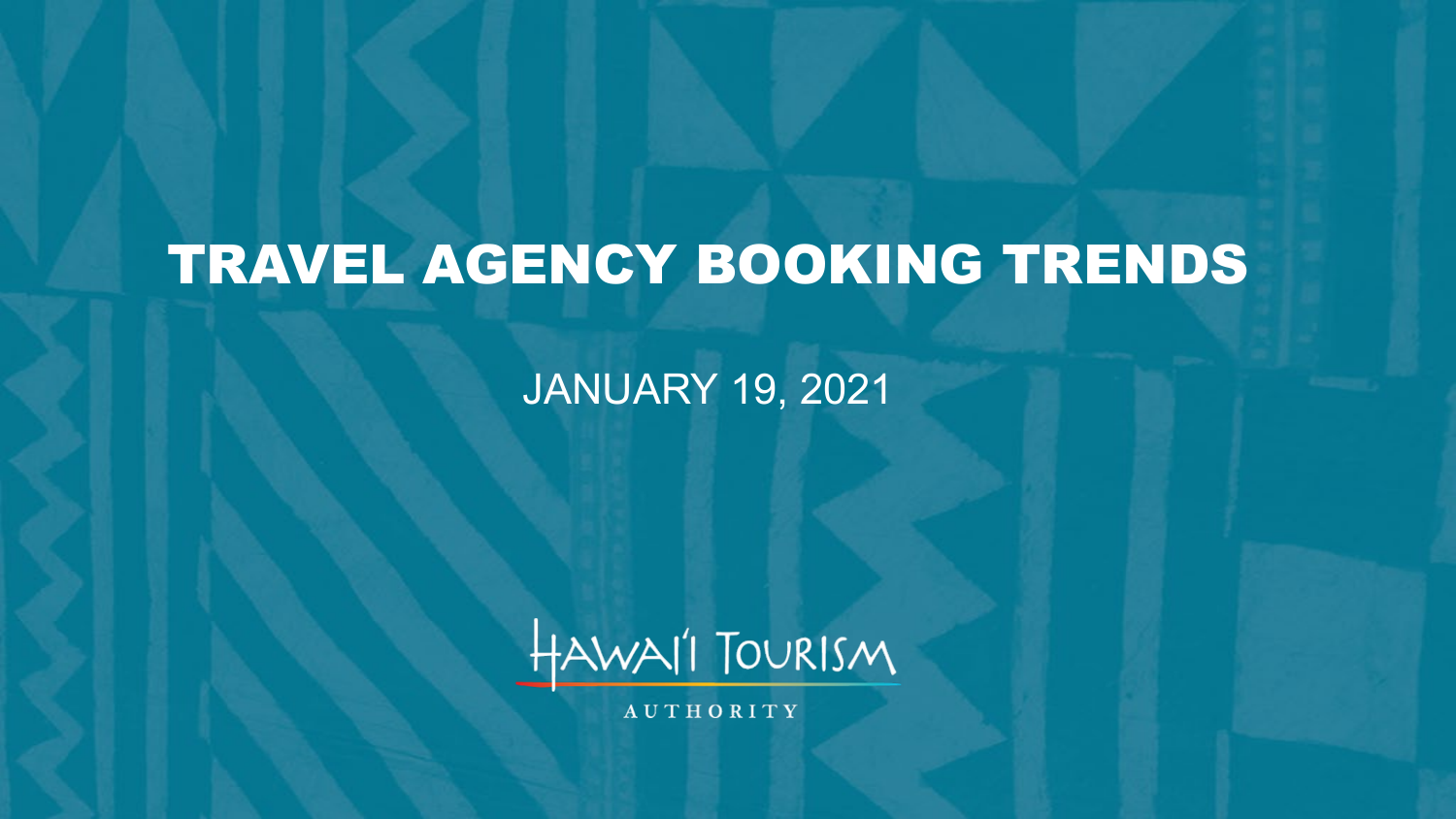# Global Agency Pro

- HTA subscribes to Global Agency Pro, an online travel distribution system consisting of Travel Agency data
- Global Agency Pro provides access to over 90% of the world's Travel Agency airline transactions
- The database consists of five years of historical ticketing data and one year of advance purchase data
- The information is updated daily with a recency of two days prior to current date

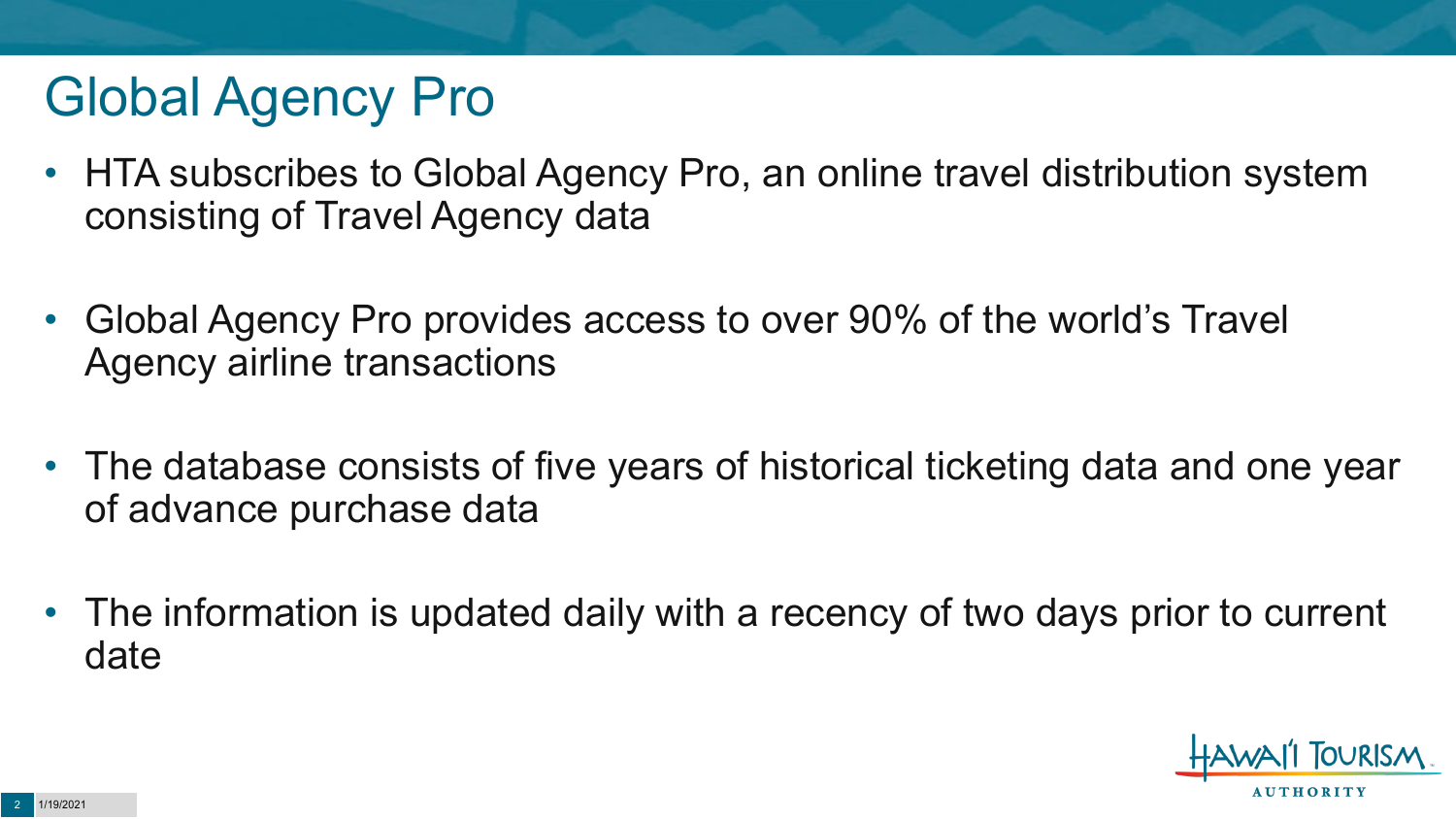# Global Agency Pro Index

### • Bookings

- Net sum of the number of visitors (i.e., excluding Hawai'i residents and inter-island travelers) from Sales transactions counted, including Exchanges and Refunds.
- Booking Date
- The date on which the ticket was purchased by the passenger. Also known as the Sales Date

### • Travel Date

– The date on which travel is expected to take place.

## • Point of Origin Country

– The country which contains the airport at which the ticket started

## • Travel Agency

– Travel Agency associated with the ticket is doing business (DBA)

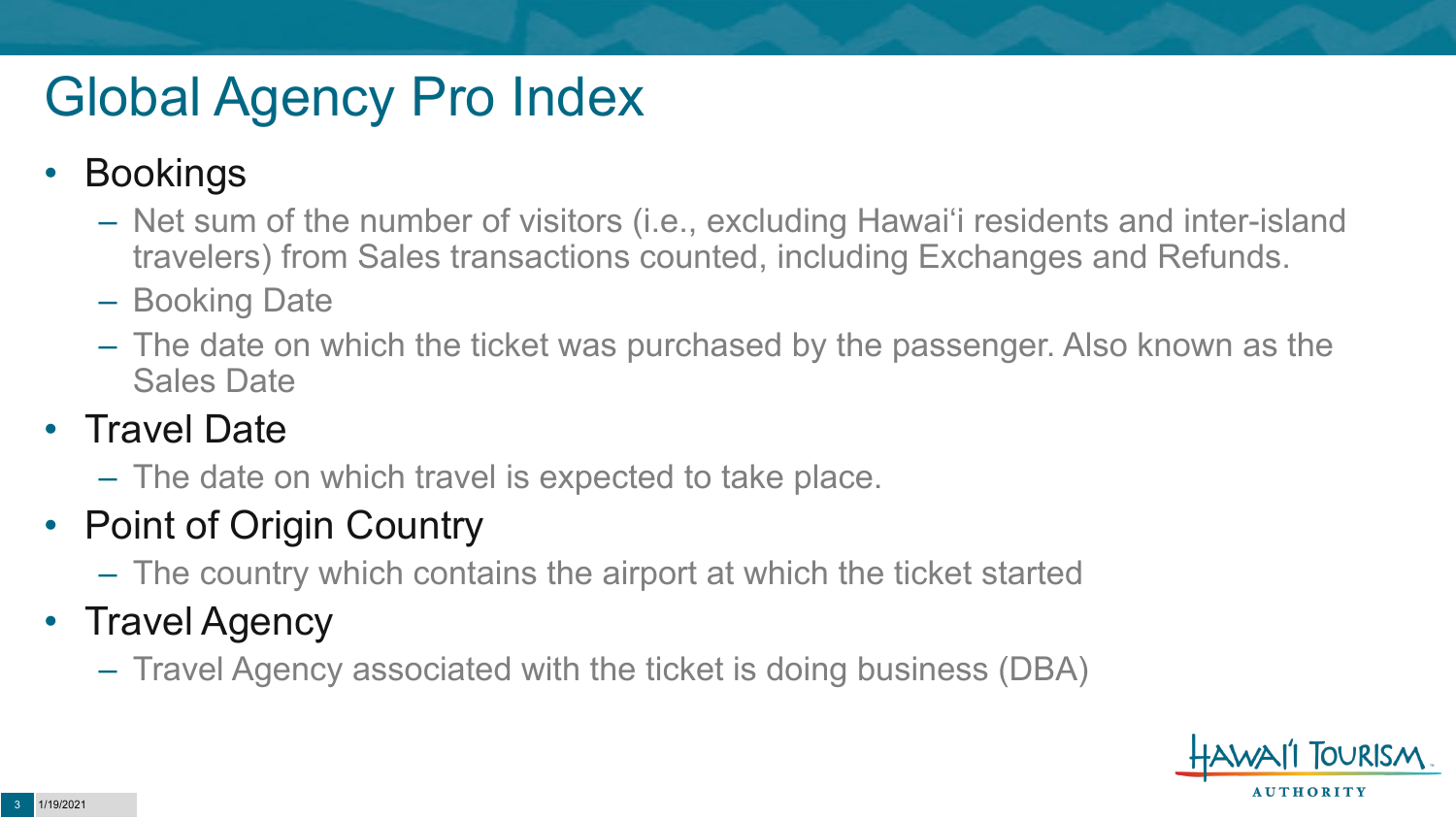US

Travel Agency Booking Pace for Future Arrivals, 2021 vs 2020 by Month

Travel Agency Booking Pace for Future Arrivals, 2021 vs 2020 by Quarter



Source: Global Agency Pro as of 01/17/21

**AUTHORITY**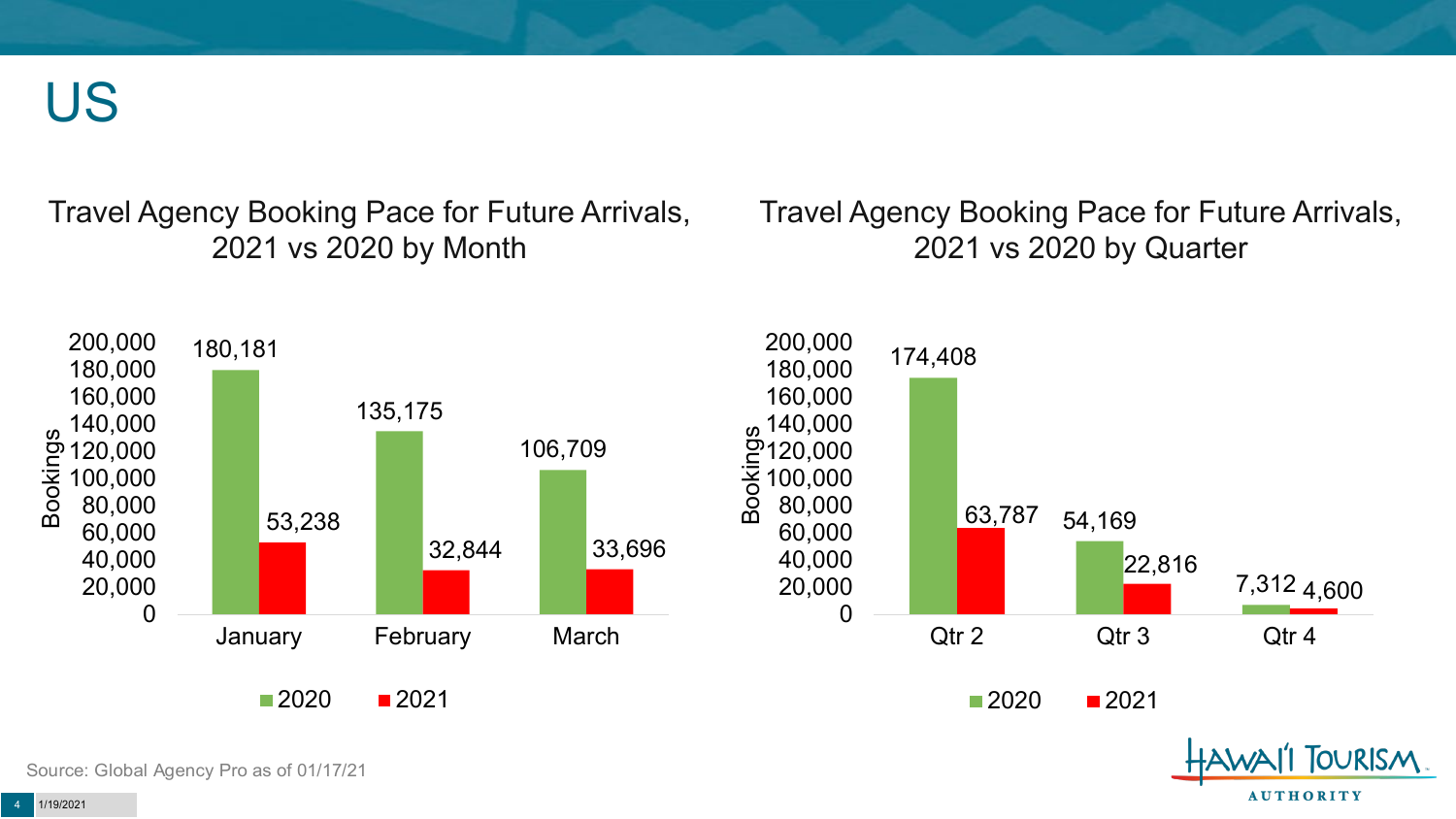

Travel Agency Booking Pace for Future Arrivals, 2021 vs 2020 by Month

Travel Agency Booking Pace for Future Arrivals, 2021 vs 2020 by Quarter

**AUTHORITY** 



Source: Global Agency Pro as of 01/17/21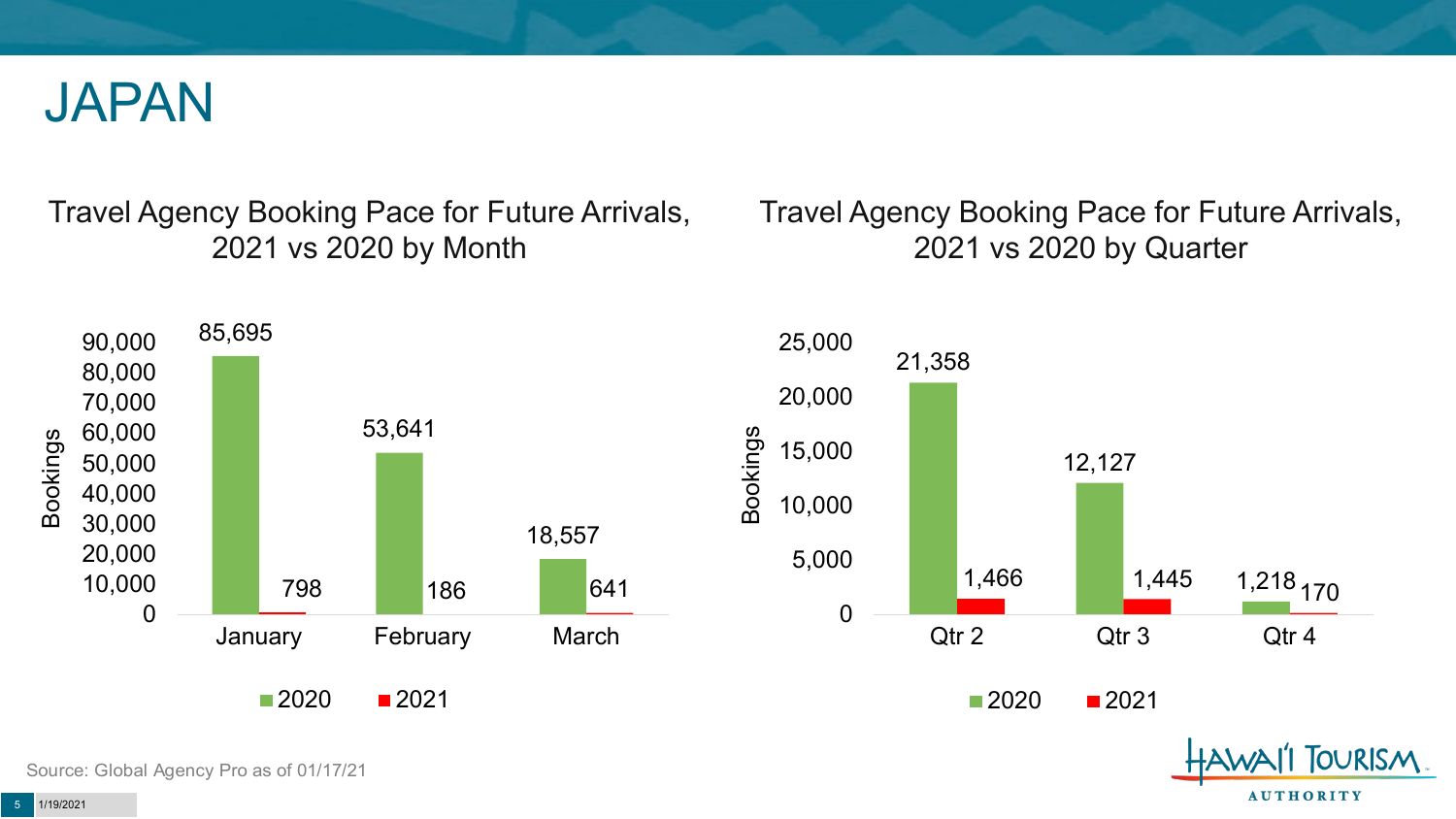## CANADA

Travel Agency Booking Pace for Future Arrivals, 2021 vs 2020 by Month

Travel Agency Booking Pace for Future Arrivals, 2021 vs 2020 by Quarter

**AUTHORITY** 

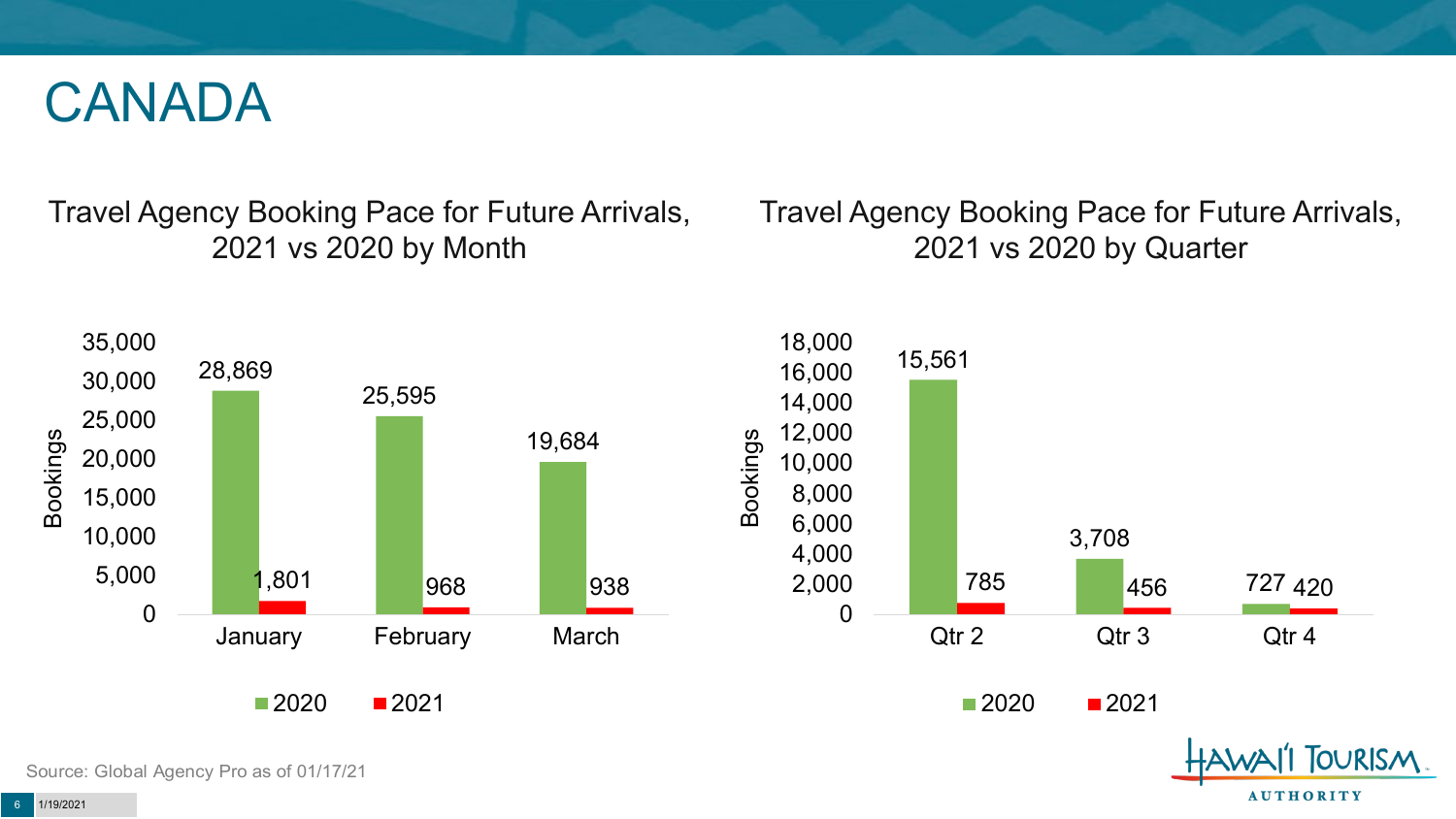## AUSTRALIA

Travel Agency Booking Pace for Future Arrivals, 2021 vs 2020 by Month

Travel Agency Booking Pace for Future Arrivals, 2021 vs 2020 by Quarter

**AUTHORITY** 



Source: Global Agency Pro as of 01/17/21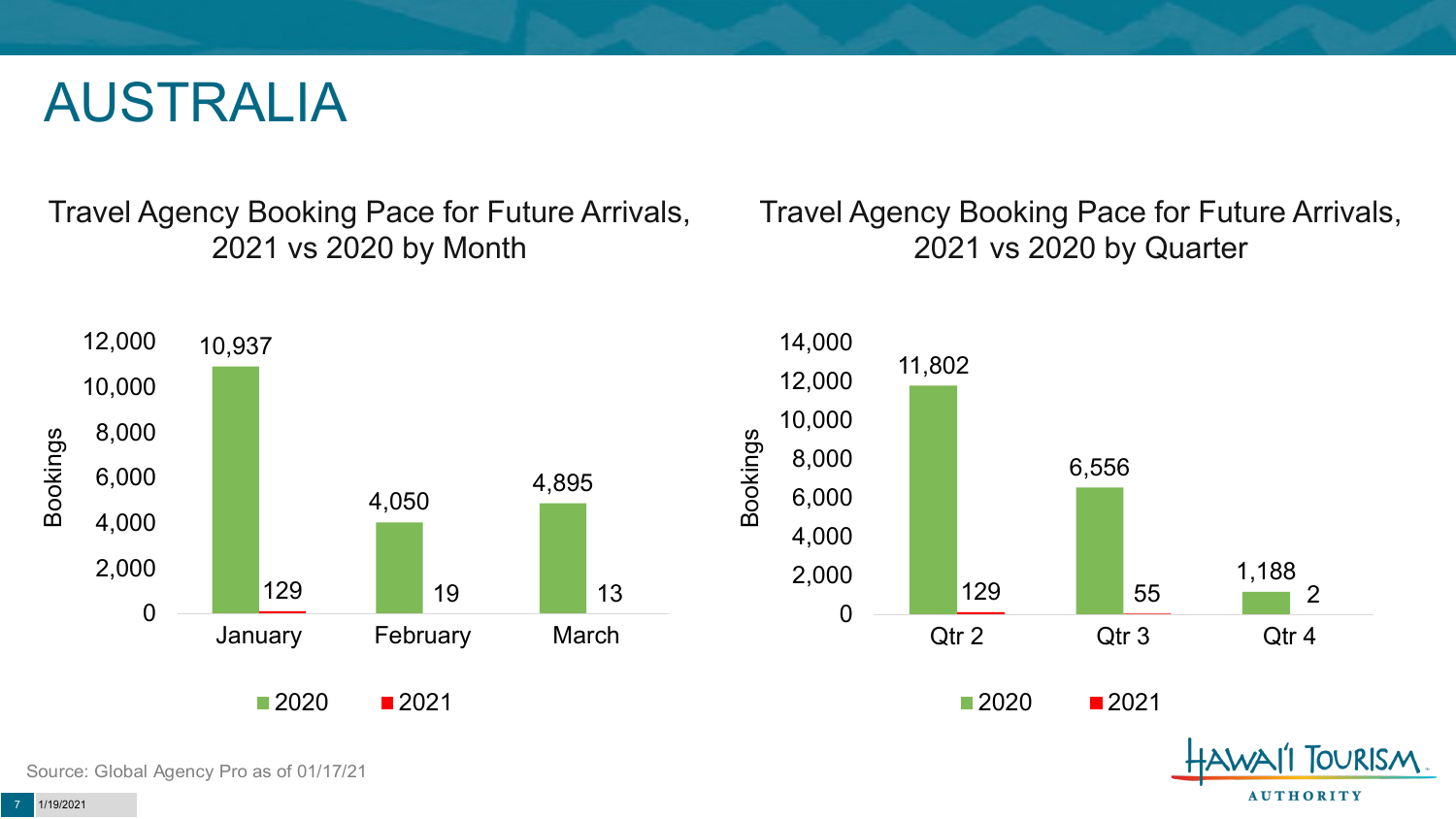# O'ahu by Month 2021

Travel Agency Booking Pace for Future Arrivals, 2021 vs 2020 - U.S.



Travel Agency Booking Pace for Future Arrivals, 2021 vs 2020 - Canada



Source: Global Agency Pro as of 01/17/21

Travel Agency Booking Pace for Future Arrivals, 2021 vs 2020 - Japan



Travel Agency Booking Pace for Future Arrivals, 2021 vs 2020 - Australia



**TOURISM AUTHORITY**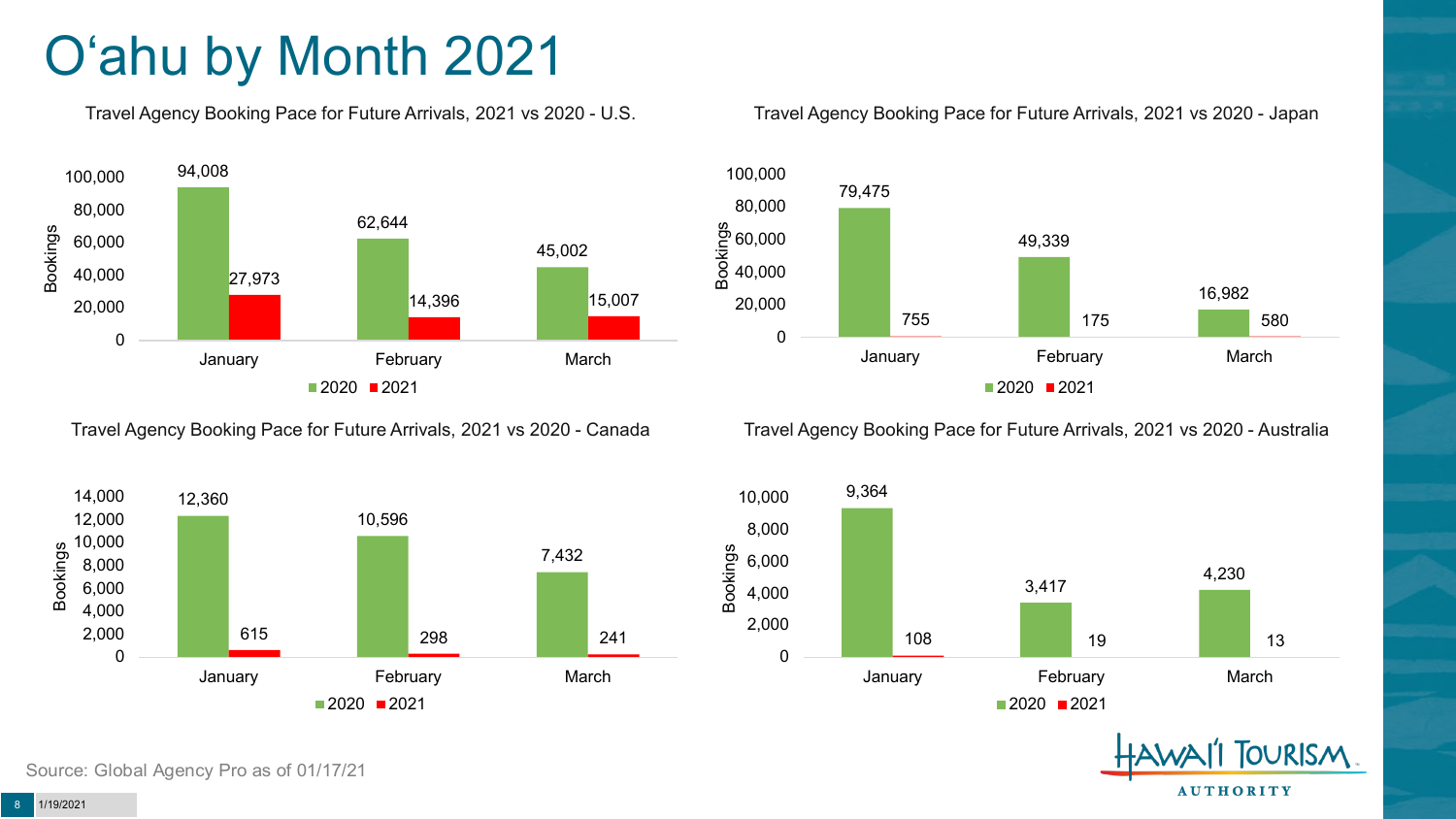# O'ahu by Quarter 2021

Travel Agency Booking Pace for Future Arrivals, 2021 vs 2020 - U.S.



Travel Agency Booking Pace for Future Arrivals, 2021 vs 2020 - Canada







Travel Agency Booking Pace for Future Arrivals, 2021 vs 2020 - Australia



**TOURISM AUTHORITY**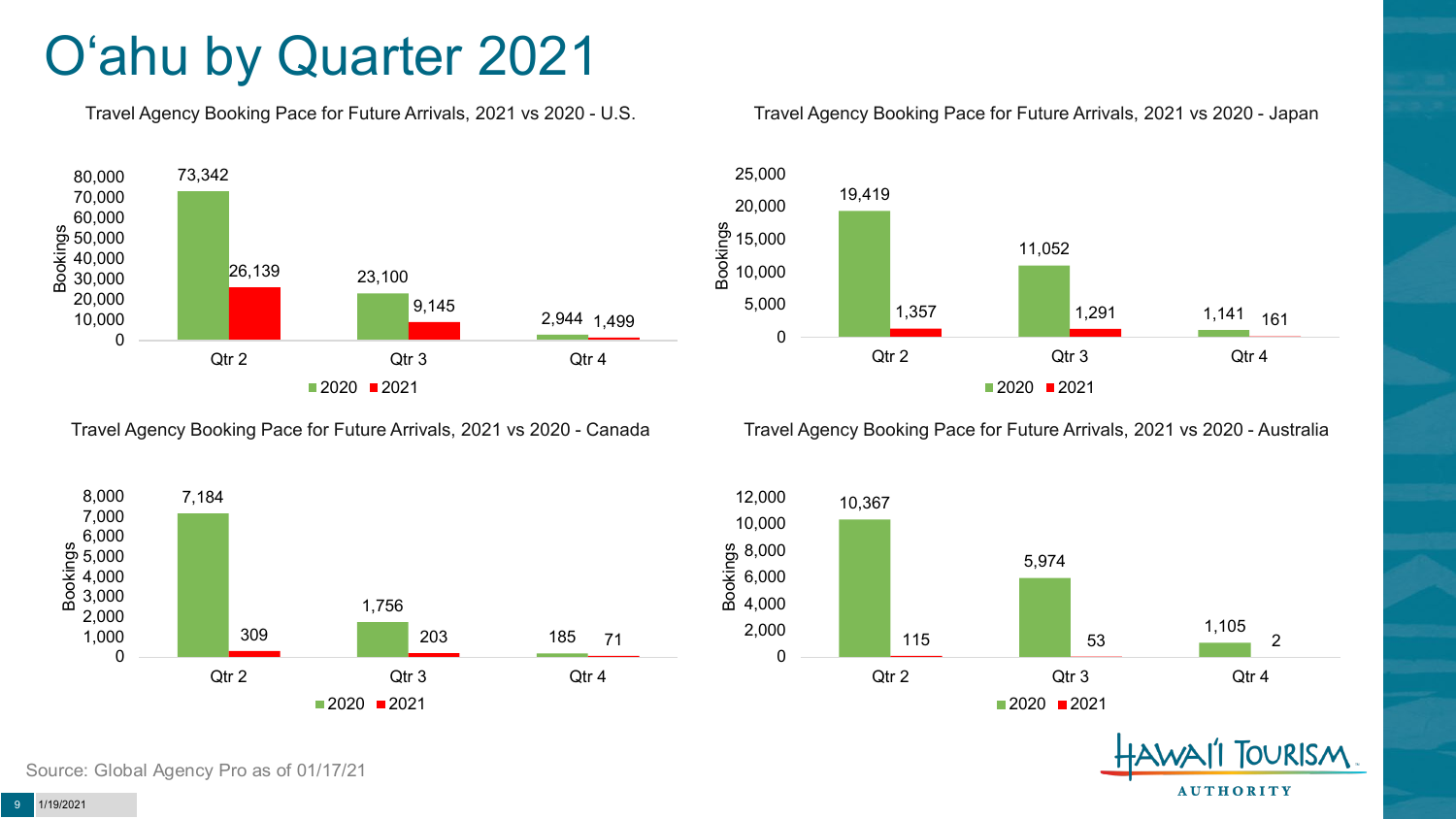# Maui by Month 2021

Travel Agency Booking Pace for Future Arrivals, 2021 vs 2020 - U.S.



Travel Agency Booking Pace for Future Arrivals, 2021 vs 2020 - Canada



Source: Global Agency Pro as of 01/17/21

#### Travel Agency Booking Pace for Future Arrivals, 2021 vs 2020 - Japan



Travel Agency Booking Pace for Future Arrivals, 2021 vs 2020 - Australia



**TOURISM AUTHORITY**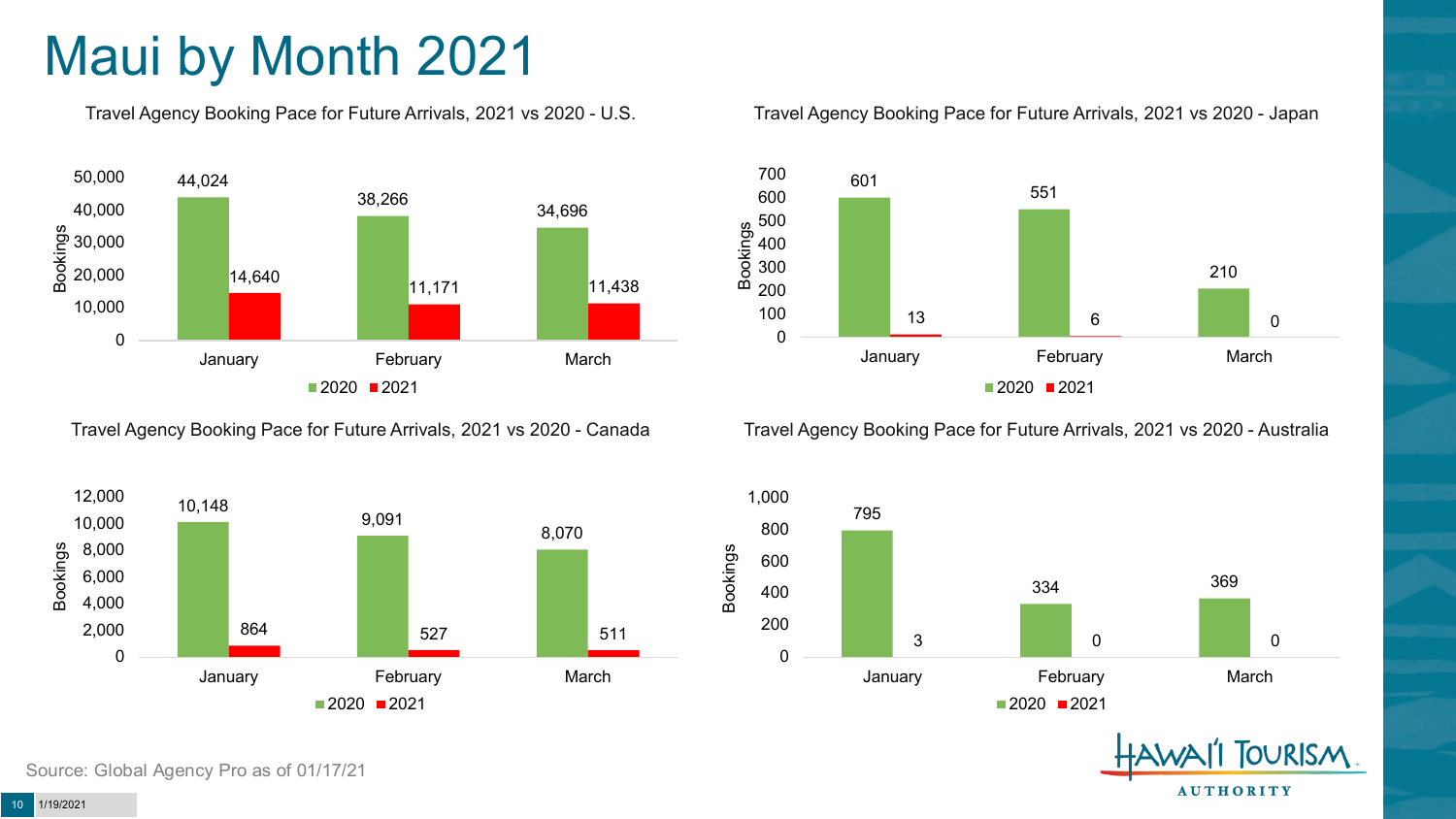## Maui by Quarter 2021

Travel Agency Booking Pace for Future Arrivals, 2021 vs 2020 - U.S.



Travel Agency Booking Pace for Future Arrivals, 2021 vs 2020 - Canada





Travel Agency Booking Pace for Future Arrivals, 2021 vs 2020 - Australia





**AUTHORITY** 

**OURISM** 

11 1/19/2021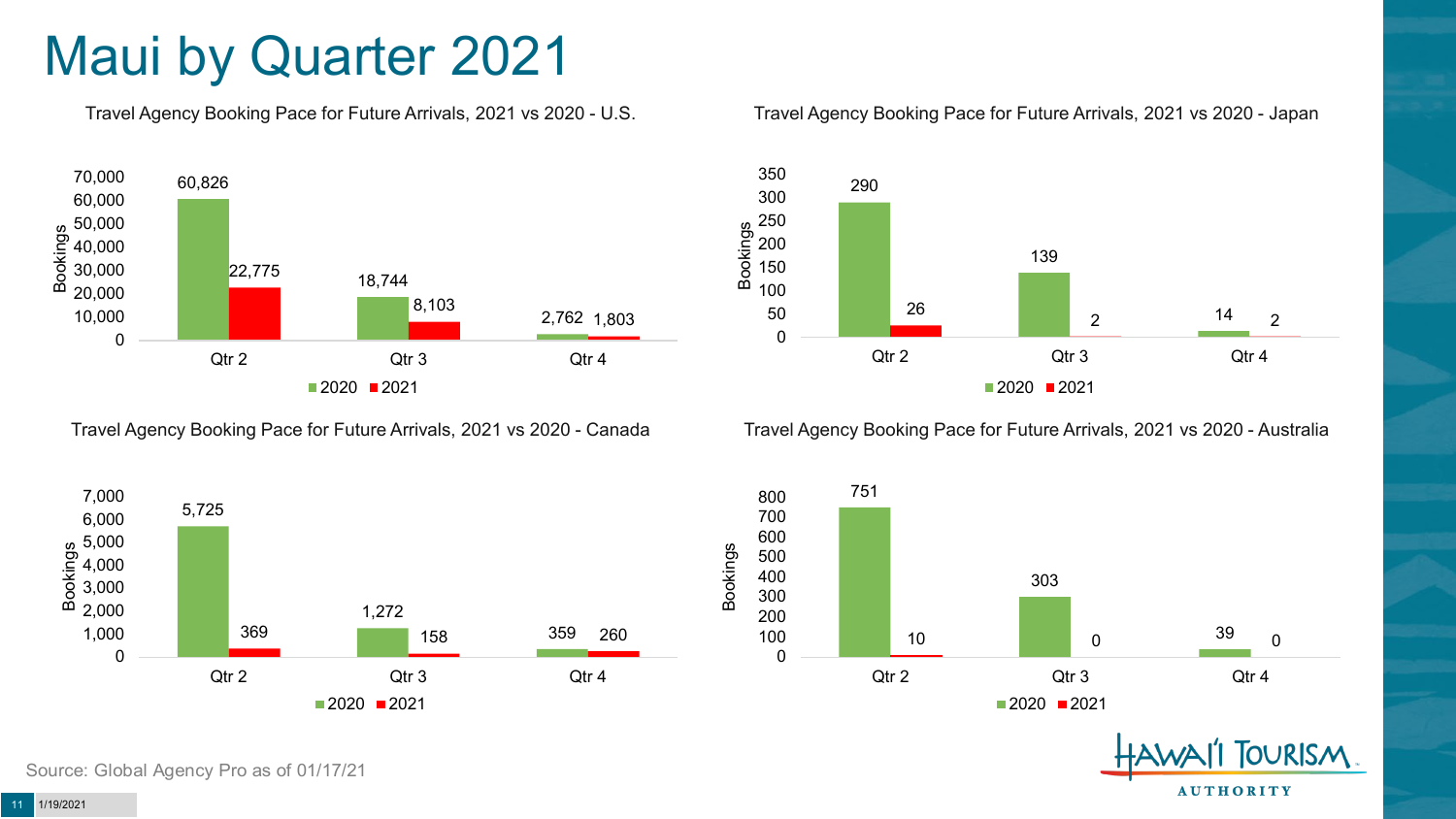# Moloka'i by Month 2021

Travel Agency Booking Pace for Future Arrivals, 2021 vs 2020 - U.S.



Travel Agency Booking Pace for Future Arrivals, 2021 vs 2020 - Canada





Travel Agency Booking Pace for Future Arrivals, 2021 vs 2020 - Australia



 $\Omega$  0 0 0 January **February** February March

2021



Source: Global Agency Pro as of 01/17/21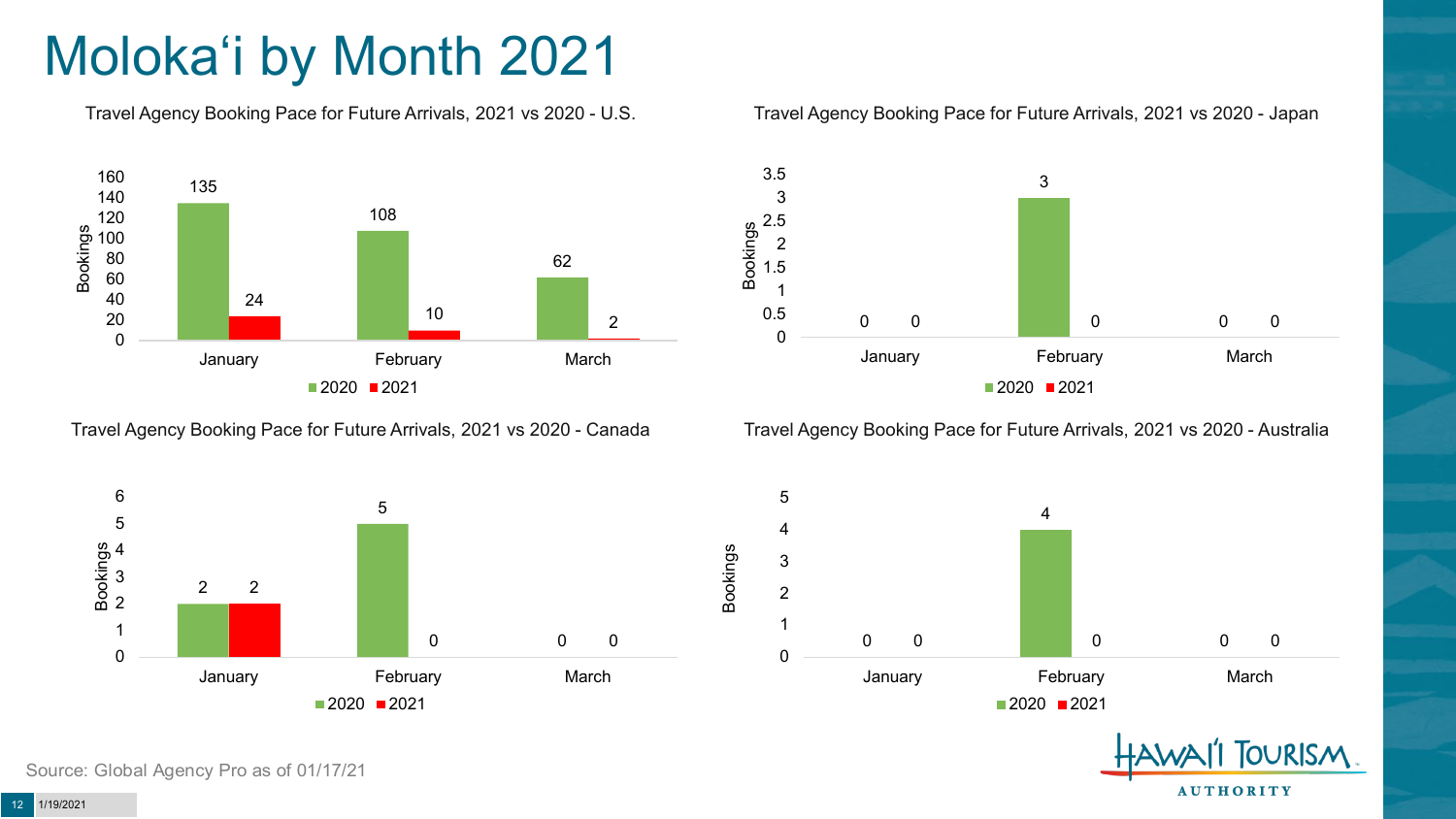# Moloka'i by Quarter 2021

Travel Agency Booking Pace for Future Arrivals, 2021 vs 2020 - U.S.



Travel Agency Booking Pace for Future Arrivals, 2021 vs 2020 - Canada





Travel Agency Booking Pace for Future Arrivals, 2021 vs 2020 - Australia

 $2020$  2021





Source: Global Agency Pro as of 01/17/21

1/19/2021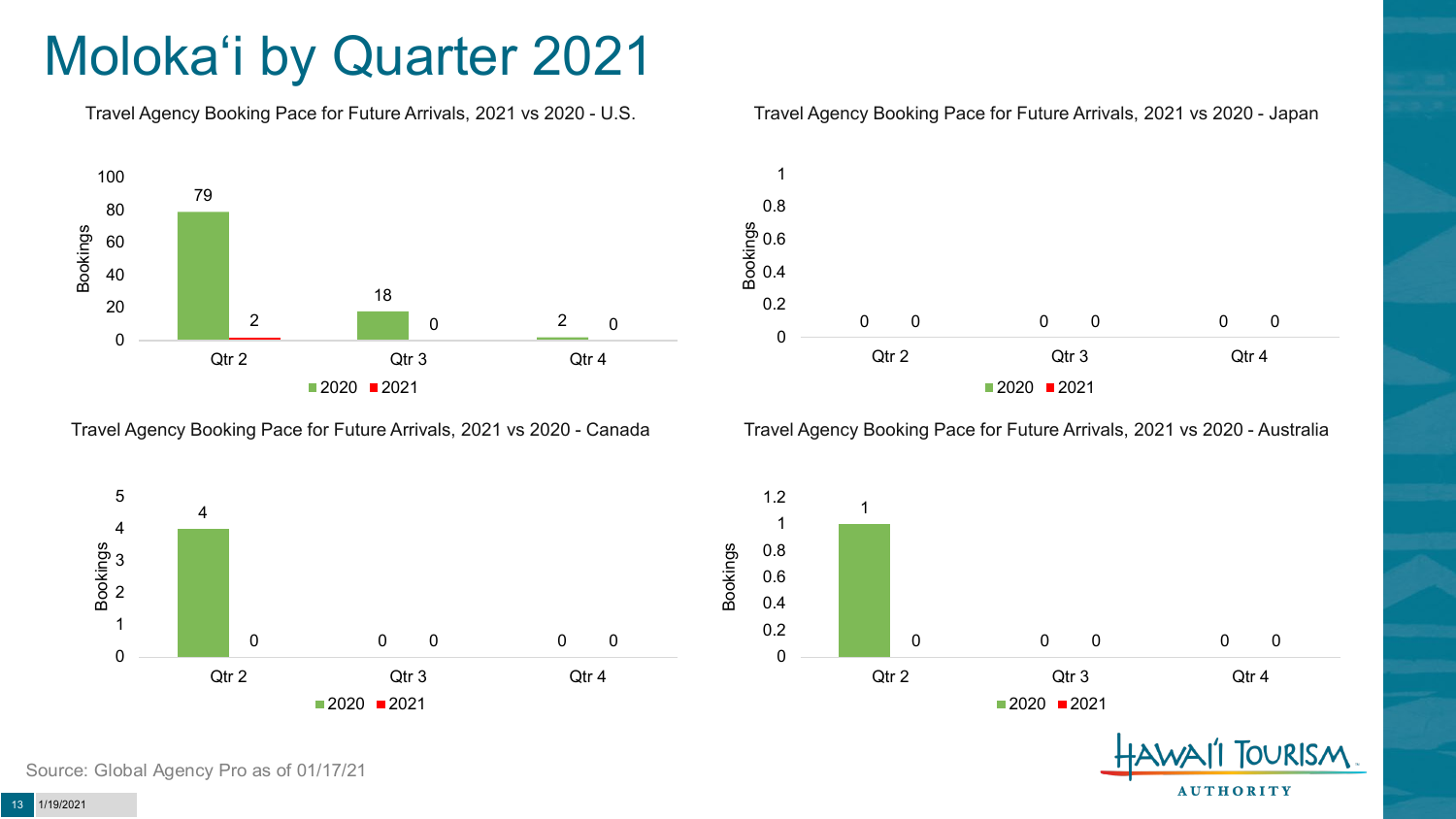# Lāna'i by Month 2021

Travel Agency Booking Pace for Future Arrivals, 2021 vs 2020 - U.S.



Travel Agency Booking Pace for Future Arrivals, 2021 vs 2020 - Canada



Travel Agency Booking Pace for Future Arrivals, 2021 vs 2020 - Japan



Travel Agency Booking Pace for Future Arrivals, 2021 vs 2020 - Australia



 



TOURISM. **AUTHORITY** 

Source: Global Agency Pro as of 01/17/21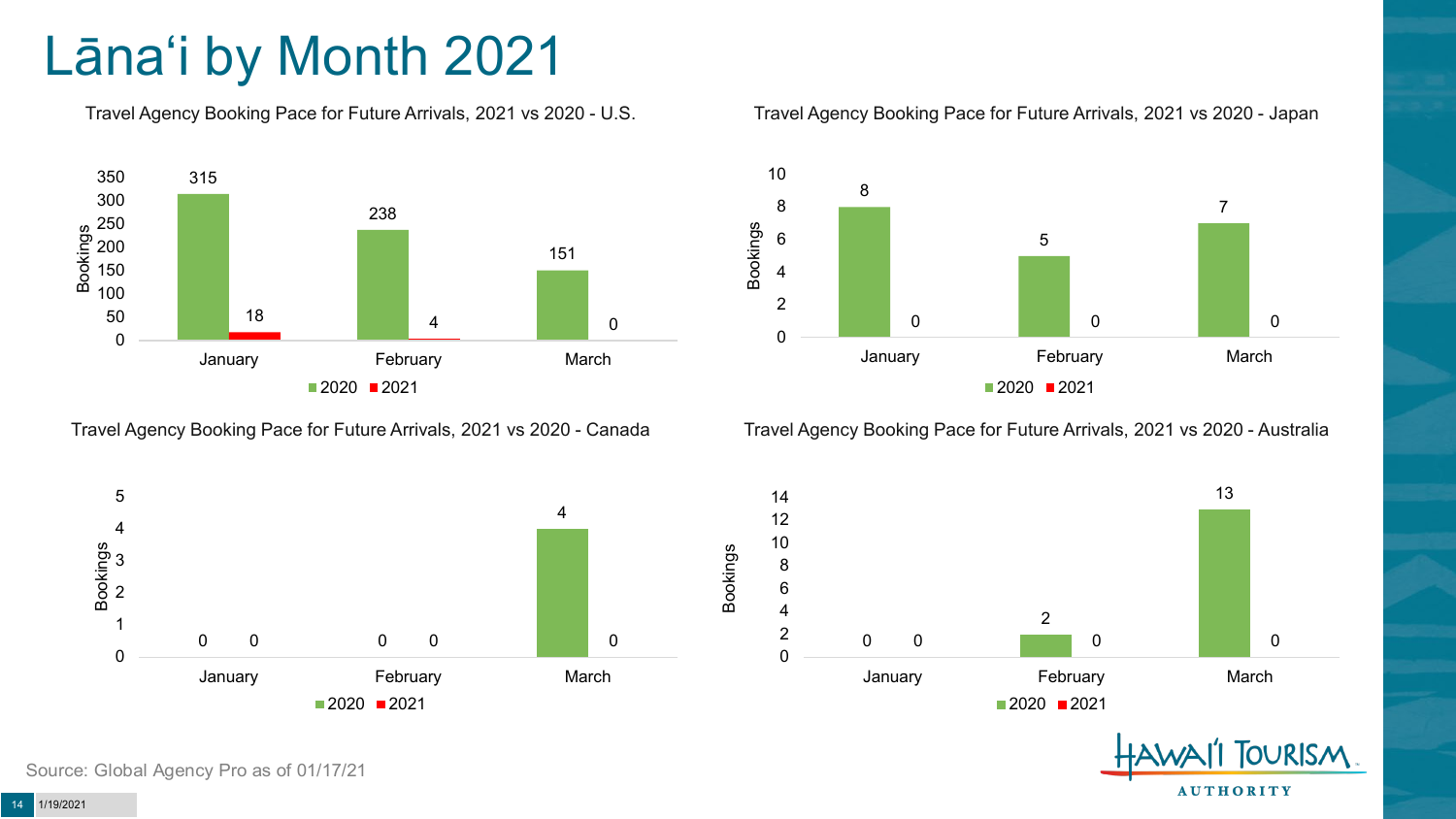# Lāna'i by Quarter 2021

Travel Agency Booking Pace for Future Arrivals, 2021 vs 2020 - U.S.



Travel Agency Booking Pace for Future Arrivals, 2021 vs 2020 - Canada





Travel Agency Booking Pace for Future Arrivals, 2021 vs 2020 - Australia



**TOURISM AUTHORITY** 

Source: Global Agency Pro as of 01/17/21

1/19/2021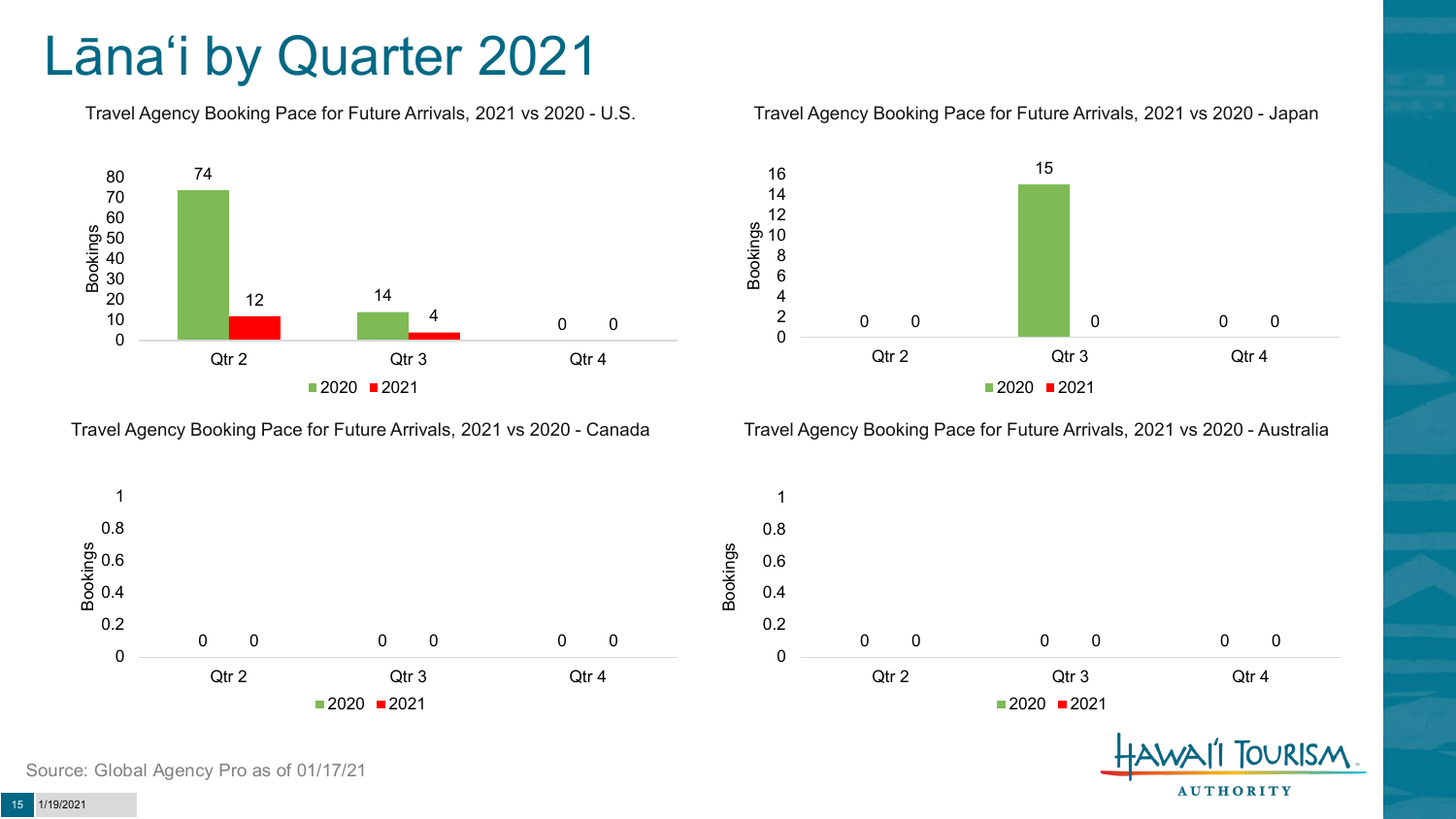# Kaua'i by Month 2021

Travel Agency Booking Pace for Future Arrivals, 2021 vs 2020 - U.S.



Travel Agency Booking Pace for Future Arrivals, 2021 vs 2020 - Canada



Source: Global Agency Pro as of 01/17/21

#### Travel Agency Booking Pace for Future Arrivals, 2021 vs 2020 - Japan



Travel Agency Booking Pace for Future Arrivals, 2021 vs 2020 - Australia



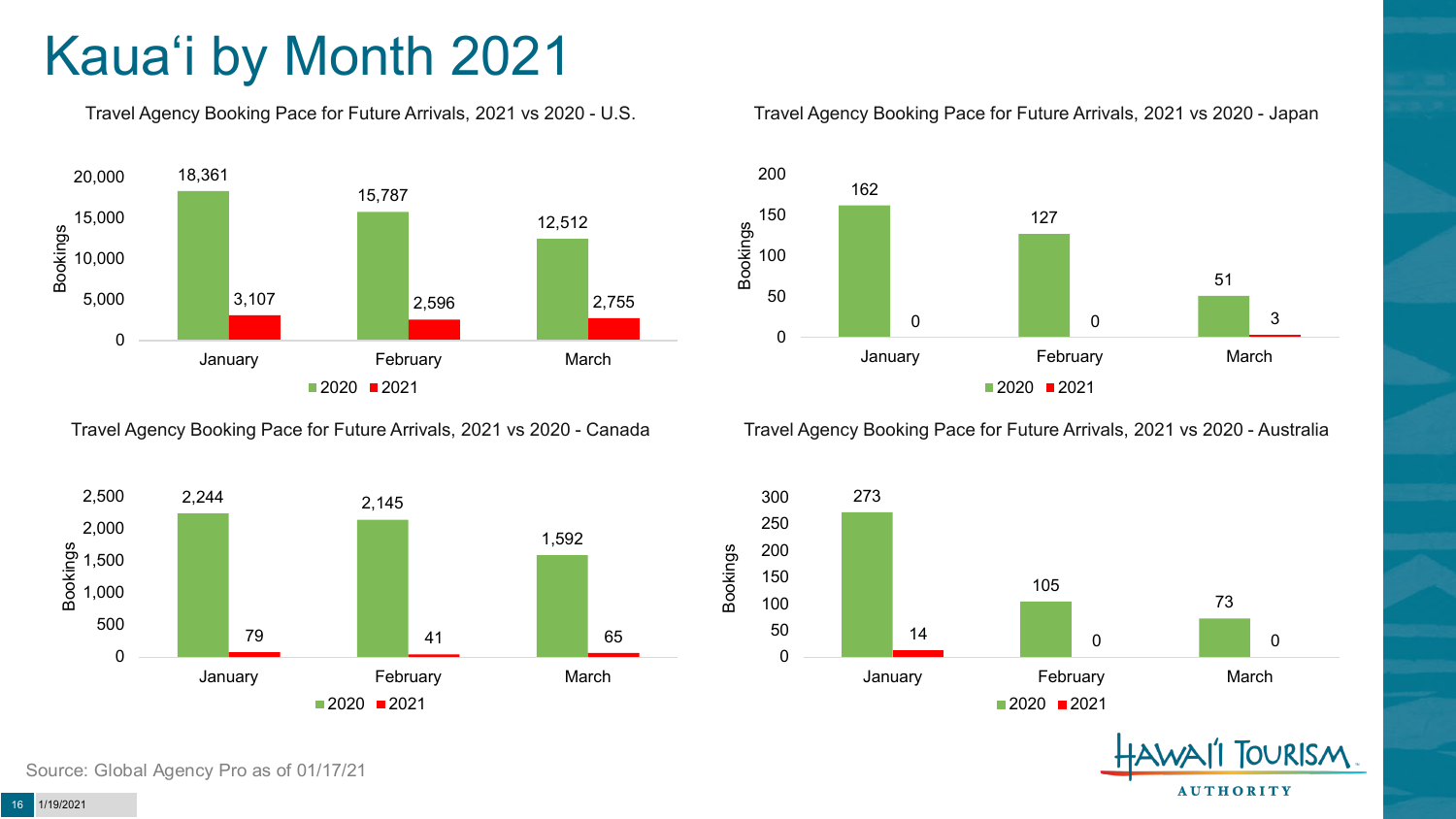# Kaua'i by Quarter 2021

Travel Agency Booking Pace for Future Arrivals, 2021 vs 2020 - U.S.



Travel Agency Booking Pace for Future Arrivals, 2021 vs 2020 - Canada





Travel Agency Booking Pace for Future Arrivals, 2021 vs 2020 - Australia





**TOURISM** 

**AUTHORITY** 

Source: Global Agency Pro as of 01/17/21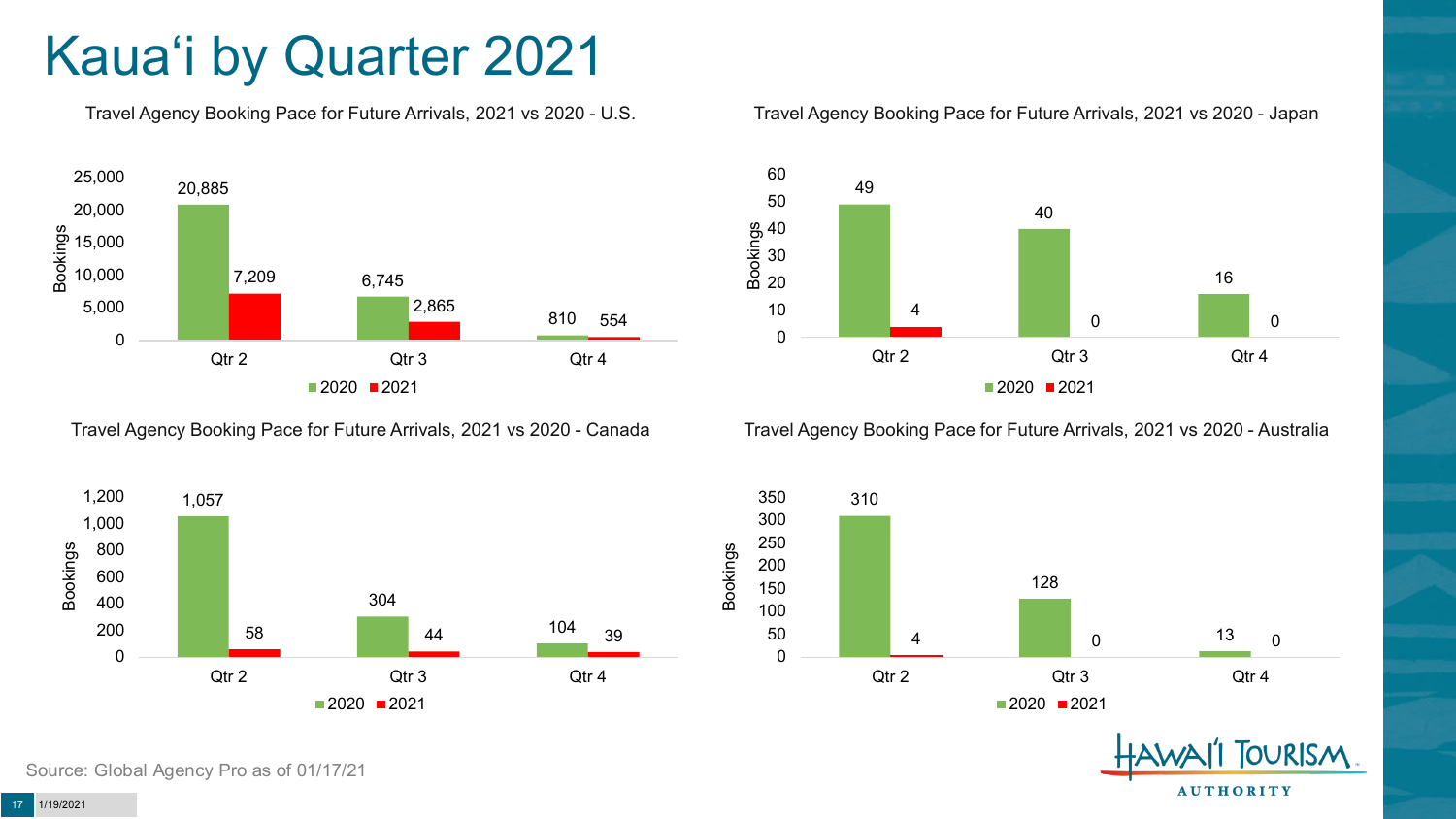# Hawai'i Island by Month 2021

Travel Agency Booking Pace for Future Arrivals, 2021 vs 2020 - U.S.



Travel Agency Booking Pace for Future Arrivals, 2021 vs 2020 - Canada



Source: Global Agency Pro as of 01/17/21

#### Travel Agency Booking Pace for Future Arrivals, 2021 vs 2020 - Japan



Travel Agency Booking Pace for Future Arrivals, 2021 vs 2020 - Australia



**TOURISM AUTHORITY** 

1/19/2021